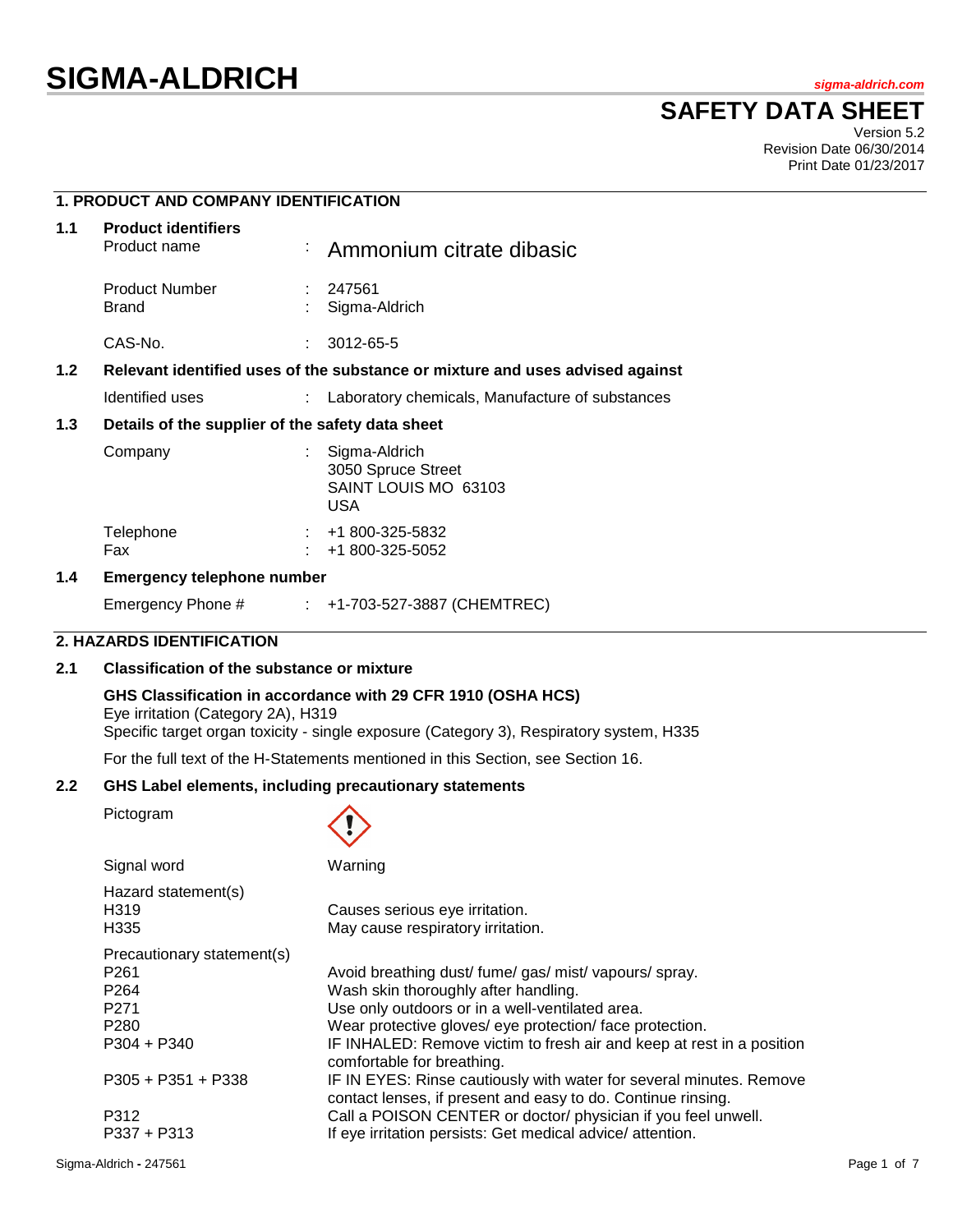# **2.3 Hazards not otherwise classified (HNOC) or not covered by GHS** - none

# **3. COMPOSITION/INFORMATION ON INGREDIENTS**

# **3.1 Substances**

| Synonyms | : Ammonium hydrogencitrate  |
|----------|-----------------------------|
|          | Ammonium citrate dibasic    |
|          | Citric acid ammonium salt   |
|          | Diammonium hydrogen citrate |
|          |                             |

| Formula          | : $C_6H_{14}N_2O_7$ |
|------------------|---------------------|
| Molecular Weight | $: 226.18$ g/mol    |
| CAS-No.          | $: 3012 - 65 - 5$   |
| EC-No.           | $: 221 - 146 - 3$   |

#### **Hazardous components**

| Component                                                                                                                   | <b>Classification</b>     | Concentration |  |
|-----------------------------------------------------------------------------------------------------------------------------|---------------------------|---------------|--|
| Diammonium hydrogen 2-hydroxypropane-1,2,3-tricarboxylate                                                                   |                           |               |  |
|                                                                                                                             | Eye Irrit. 2A; STOT SE 3; |               |  |
|                                                                                                                             | H319, H335                |               |  |
| $\blacksquare$ . The following the contract of the contract of the contract $\blacksquare$ . The contract of $\blacksquare$ |                           |               |  |

For the full text of the H-Statements mentioned in this Section, see Section 16.

# **4. FIRST AID MEASURES**

# **4.1 Description of first aid measures**

#### **General advice**

Consult a physician. Show this safety data sheet to the doctor in attendance.Move out of dangerous area.

#### **If inhaled**

If breathed in, move person into fresh air. If not breathing, give artificial respiration. Consult a physician.

#### **In case of skin contact**

Wash off with soap and plenty of water. Consult a physician.

# **In case of eye contact**

Rinse thoroughly with plenty of water for at least 15 minutes and consult a physician.

## **If swallowed**

Never give anything by mouth to an unconscious person. Rinse mouth with water. Consult a physician.

- **4.2 Most important symptoms and effects, both acute and delayed** The most important known symptoms and effects are described in the labelling (see section 2.2) and/or in section 11
- **4.3 Indication of any immediate medical attention and special treatment needed** no data available

# **5. FIREFIGHTING MEASURES**

## **5.1 Extinguishing media**

**Suitable extinguishing media** Use water spray, alcohol-resistant foam, dry chemical or carbon dioxide.

**5.2 Special hazards arising from the substance or mixture** Carbon oxides, nitrogen oxides (NOx)

# **5.3 Advice for firefighters**

Wear self contained breathing apparatus for fire fighting if necessary.

# **5.4 Further information**

no data available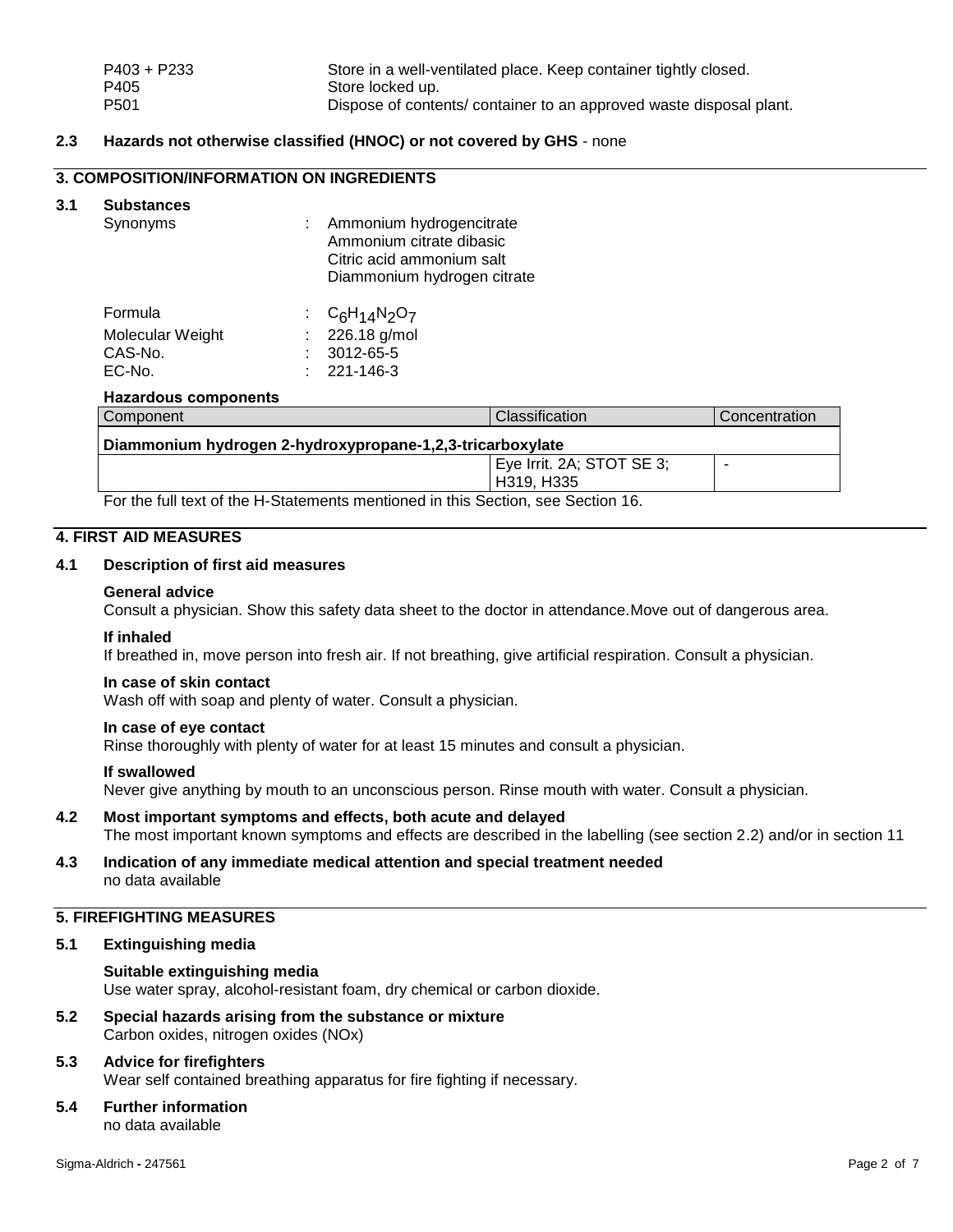# **6. ACCIDENTAL RELEASE MEASURES**

**6.1 Personal precautions, protective equipment and emergency procedures** Use personal protective equipment. Avoid dust formation. Avoid breathing vapours, mist or gas. Ensure adequate ventilation. Evacuate personnel to safe areas. Avoid breathing dust. For personal protection see section 8.

# **6.2 Environmental precautions**

Do not let product enter drains.

#### **6.3 Methods and materials for containment and cleaning up**

Pick up and arrange disposal without creating dust. Sweep up and shovel. Keep in suitable, closed containers for disposal.

#### **6.4 Reference to other sections** For disposal see section 13.

# **7. HANDLING AND STORAGE**

# **7.1 Precautions for safe handling**

Avoid contact with skin and eyes. Avoid formation of dust and aerosols. Provide appropriate exhaust ventilation at places where dust is formed.Normal measures for preventive fire protection. For precautions see section 2.2.

**7.2 Conditions for safe storage, including any incompatibilities** Keep container tightly closed in a dry and well-ventilated place.

## **7.3 Specific end use(s)**

Apart from the uses mentioned in section 1.2 no other specific uses are stipulated

# **8. EXPOSURE CONTROLS/PERSONAL PROTECTION**

#### **8.1 Control parameters**

#### **Components with workplace control parameters**

Contains no substances with occupational exposure limit values.

#### **8.2 Exposure controls**

#### **Appropriate engineering controls**

Handle in accordance with good industrial hygiene and safety practice. Wash hands before breaks and at the end of workday.

#### **Personal protective equipment**

#### **Eye/face protection**

Safety glasses with side-shields conforming to EN166 Use equipment for eye protection tested and approved under appropriate government standards such as NIOSH (US) or EN 166(EU).

#### **Skin protection**

Handle with gloves. Gloves must be inspected prior to use. Use proper glove removal technique (without touching glove's outer surface) to avoid skin contact with this product. Dispose of contaminated gloves after use in accordance with applicable laws and good laboratory practices. Wash and dry hands.

Full contact Material: Nitrile rubber Minimum layer thickness: 0.11 mm Break through time: 480 min Material tested:Dermatril® (KCL 740 / Aldrich Z677272, Size M)

Splash contact Material: Nitrile rubber Minimum layer thickness: 0.11 mm Break through time: 480 min Material tested:Dermatril® (KCL 740 / Aldrich Z677272, Size M)

data source: KCL GmbH, D-36124 Eichenzell, phone +49 (0)6659 87300, e-mail sales@kcl.de, test method: EN374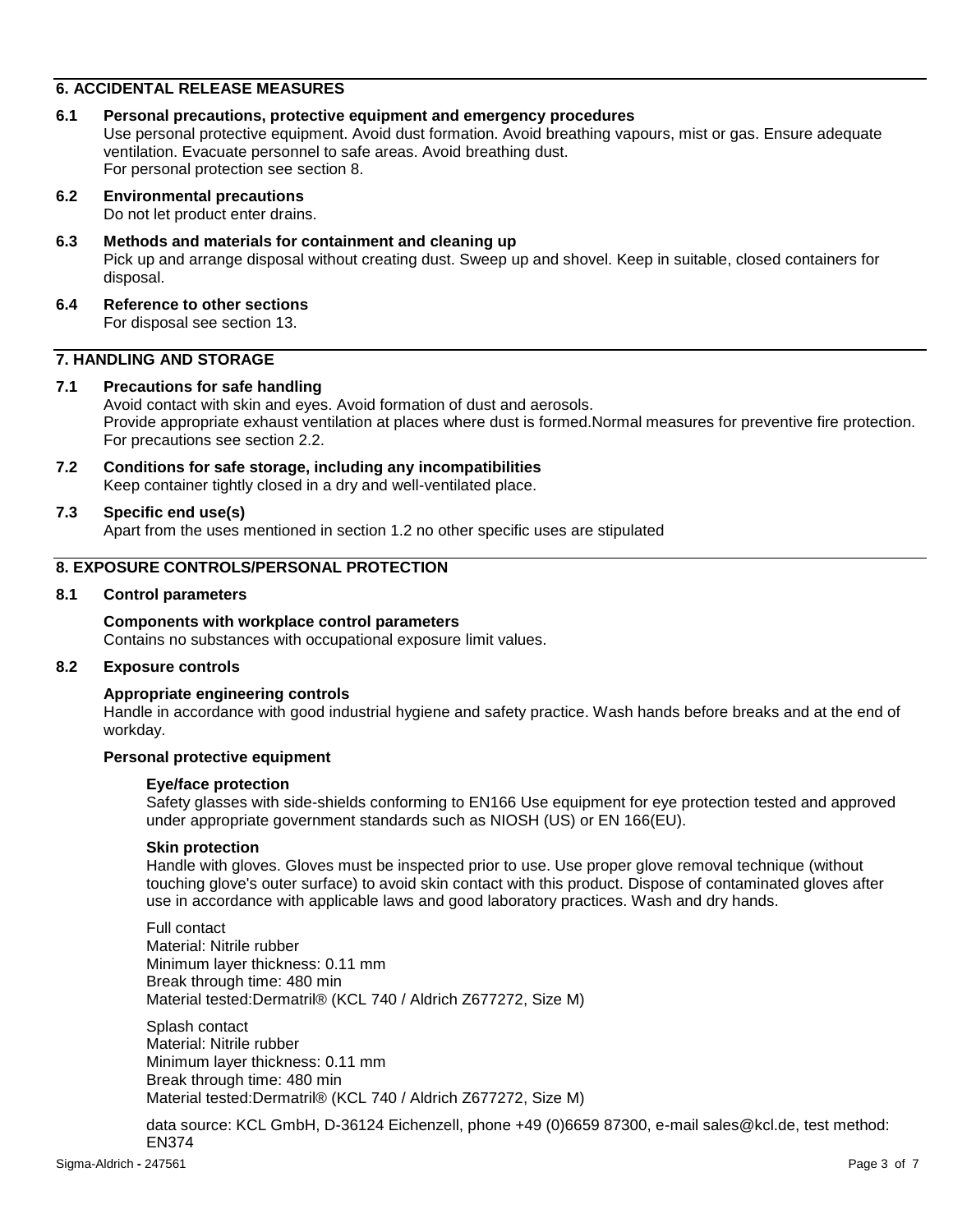If used in solution, or mixed with other substances, and under conditions which differ from EN 374, contact the supplier of the CE approved gloves. This recommendation is advisory only and must be evaluated by an industrial hygienist and safety officer familiar with the specific situation of anticipated use by our customers. It should not be construed as offering an approval for any specific use scenario.

#### **Body Protection**

impervious clothing, The type of protective equipment must be selected according to the concentration and amount of the dangerous substance at the specific workplace.

#### **Respiratory protection**

For nuisance exposures use type P95 (US) or type P1 (EU EN 143) particle respirator.For higher level protection use type OV/AG/P99 (US) or type ABEK-P2 (EU EN 143) respirator cartridges. Use respirators and components tested and approved under appropriate government standards such as NIOSH (US) or CEN (EU).

#### **Control of environmental exposure**

Do not let product enter drains.

## **9. PHYSICAL AND CHEMICAL PROPERTIES**

#### **9.1 Information on basic physical and chemical properties**

|     | a) | Appearance                                         | Form: solid                    |
|-----|----|----------------------------------------------------|--------------------------------|
|     | b) | Odour                                              | no data available              |
|     | c) | <b>Odour Threshold</b>                             | no data available              |
|     | d) | pH                                                 | 5.2 at 50 g/l at 20 °C (68 °F) |
|     | e) | Melting point/freezing<br>point                    | no data available              |
|     | f) | Initial boiling point and<br>boiling range         | no data available              |
|     | g) | Flash point                                        | no data available              |
|     | h) | Evapouration rate                                  | no data available              |
|     | i) | Flammability (solid, gas)                          | no data available              |
|     | j) | Upper/lower<br>flammability or<br>explosive limits | no data available              |
|     | k) | Vapour pressure                                    | no data available              |
|     | I) | Vapour density                                     | no data available              |
|     | m) | <b>Relative density</b>                            | no data available              |
|     | n) | Water solubility                                   | no data available              |
|     | O) | Partition coefficient: n-<br>octanol/water         | log Pow: -2.84                 |
|     | p) | Auto-ignition<br>temperature                       | no data available              |
|     | q) | Decomposition<br>temperature                       | no data available              |
|     | r) | Viscosity                                          | no data available              |
|     | s) | <b>Explosive properties</b>                        | no data available              |
|     | t) | Oxidizing properties                               | no data available              |
| 9.2 |    | Other safety information                           |                                |
|     |    | <b>Bulk density</b>                                | $0.4 - 0.6$ g/l                |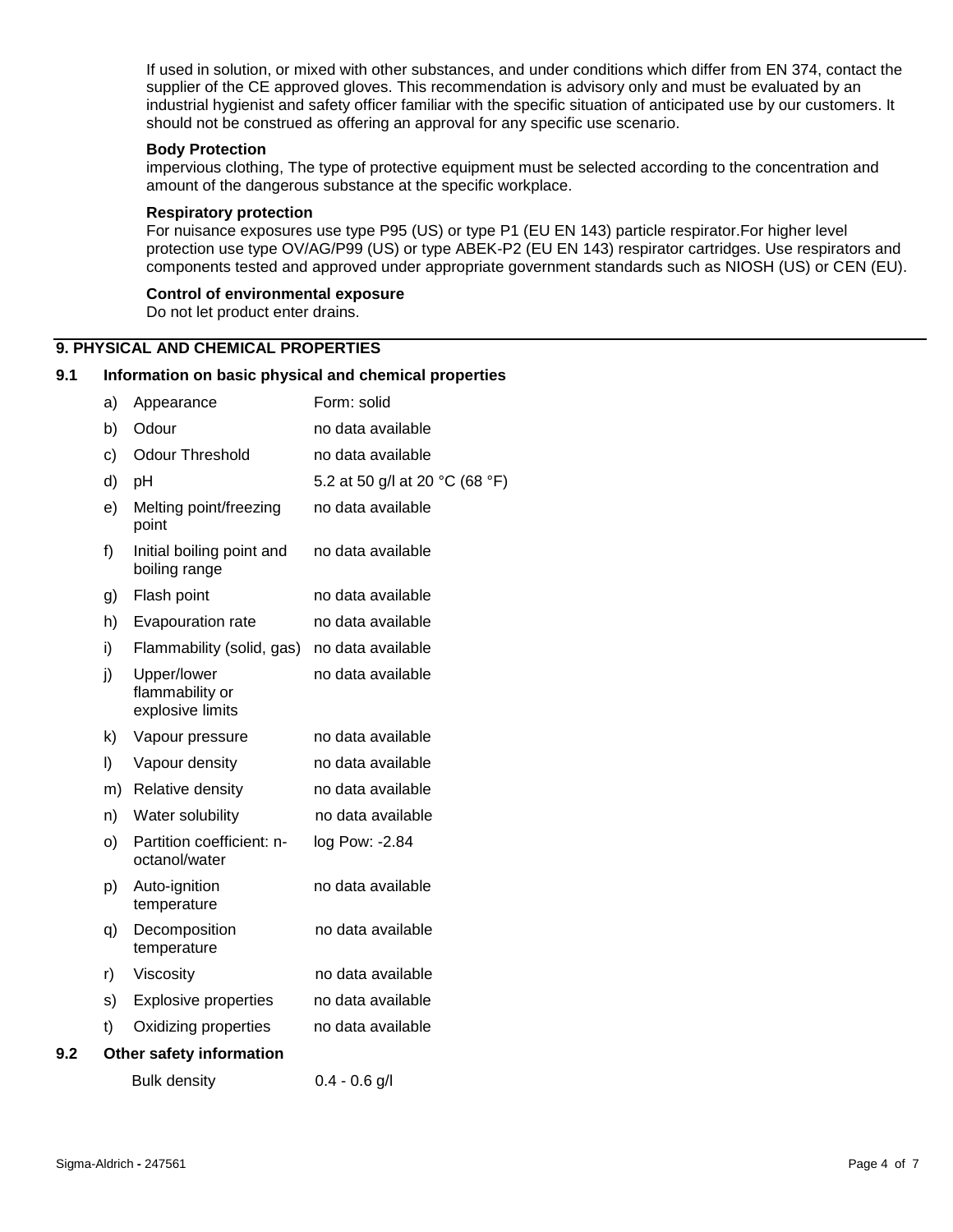# **10. STABILITY AND REACTIVITY**

- **10.1 Reactivity** no data available
- **10.2 Chemical stability** Stable under recommended storage conditions.
- **10.3 Possibility of hazardous reactions** no data available
- **10.4 Conditions to avoid** no data available
- **10.5 Incompatible materials** Strong oxidizing agents, Strong bases, Strong acids

#### **10.6 Hazardous decomposition products** Other decomposition products - no data available In the event of fire: see section 5

# **11. TOXICOLOGICAL INFORMATION**

## **11.1 Information on toxicological effects**

## **Acute toxicity**

no data available

Dermal: no data available

no data available

## **Skin corrosion/irritation** no data available

**Serious eye damage/eye irritation** no data available

**Respiratory or skin sensitisation** no data available

**Germ cell mutagenicity** no data available

## **Carcinogenicity**

- IARC: No component of this product present at levels greater than or equal to 0.1% is identified as probable, possible or confirmed human carcinogen by IARC.
- ACGIH: No component of this product present at levels greater than or equal to 0.1% is identified as a carcinogen or potential carcinogen by ACGIH.
- NTP: No component of this product present at levels greater than or equal to 0.1% is identified as a known or anticipated carcinogen by NTP.
- OSHA: No component of this product present at levels greater than or equal to 0.1% is identified as a carcinogen or potential carcinogen by OSHA.

## **Reproductive toxicity**

no data available

no data available

**Specific target organ toxicity - single exposure** Inhalation - May cause respiratory irritation.

**Specific target organ toxicity - repeated exposure** no data available

**Aspiration hazard** no data available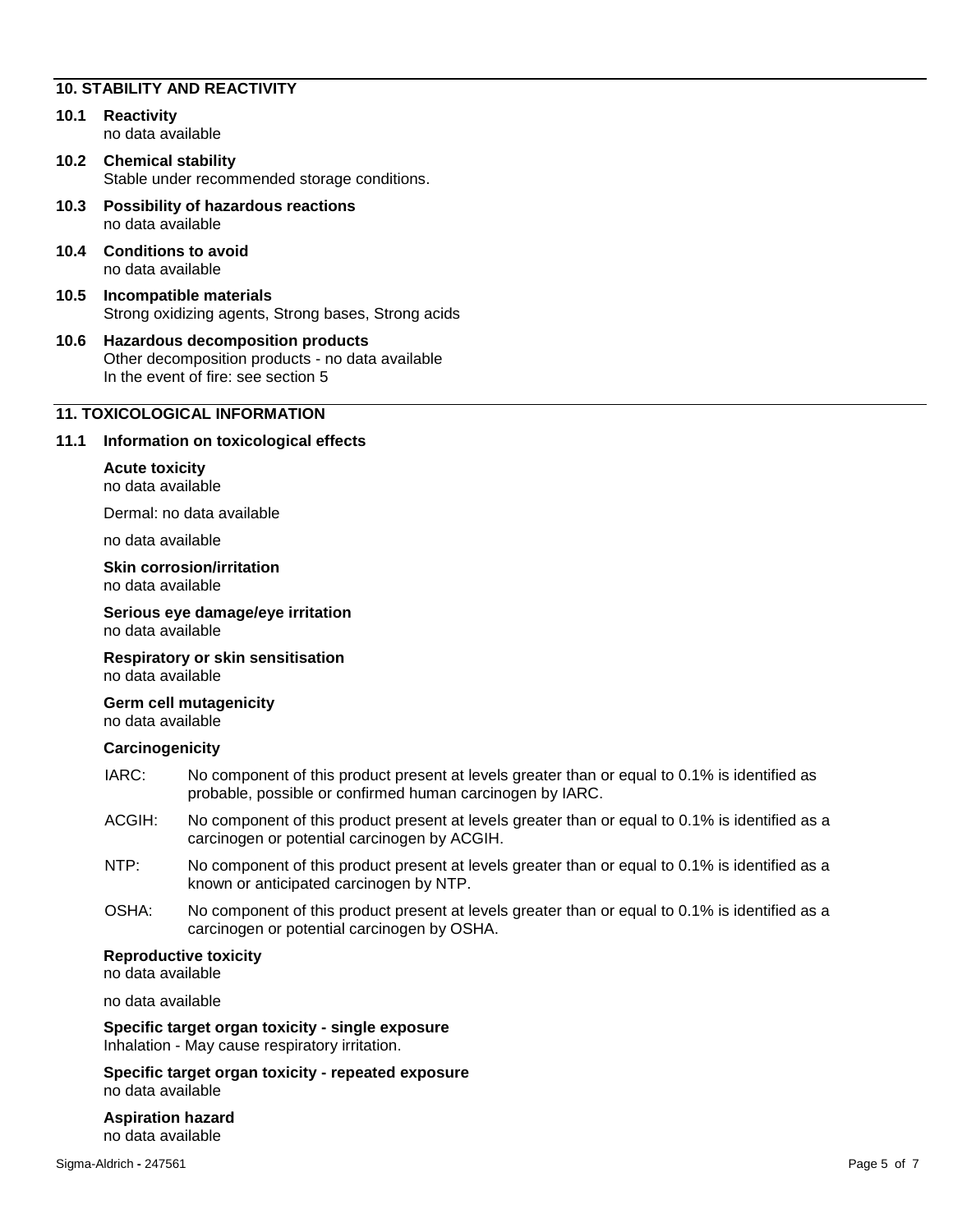# **Additional Information**

RTECS: GE7545000

To the best of our knowledge, the chemical, physical, and toxicological properties have not been thoroughly investigated.

# **12. ECOLOGICAL INFORMATION**

# **12.1 Toxicity**

no data available

- **12.2 Persistence and degradability** no data available
- **12.3 Bioaccumulative potential** no data available
- **12.4 Mobility in soil** no data available

# **12.5 Results of PBT and vPvB assessment** PBT/vPvB assessment not available as chemical safety assessment not required/not conducted

# **12.6 Other adverse effects**

no data available

# **13. DISPOSAL CONSIDERATIONS**

## **13.1 Waste treatment methods**

## **Product**

Offer surplus and non-recyclable solutions to a licensed disposal company. Contact a licensed professional waste disposal service to dispose of this material.

# **Contaminated packaging**

Dispose of as unused product.

# **14. TRANSPORT INFORMATION**

## **DOT (US)**

UN number: 3077 Class: 9 Packing group: III Proper shipping name: Environmentally hazardous substance, solid, n.o.s. (Diammonium hydrogen 2-hydroxypropane-1,2,3-tricarboxylate) Reportable Quantity (RQ): 5000 lbs Marine pollutant: No Poison Inhalation Hazard: No

## **IMDG**

Not dangerous goods

**IATA** Not dangerous goods

## **15. REGULATORY INFORMATION**

#### **SARA 302 Components** SARA 302: No chemicals in this material are subject to the reporting requirements of SARA Title III, Section 302.

# **SARA 313 Components**

SARA 313: This material does not contain any chemical components with known CAS numbers that exceed the threshold (De Minimis) reporting levels established by SARA Title III, Section 313.

## **SARA 311/312 Hazards**

#### Acute Health Hazard

## **Massachusetts Right To Know Components**